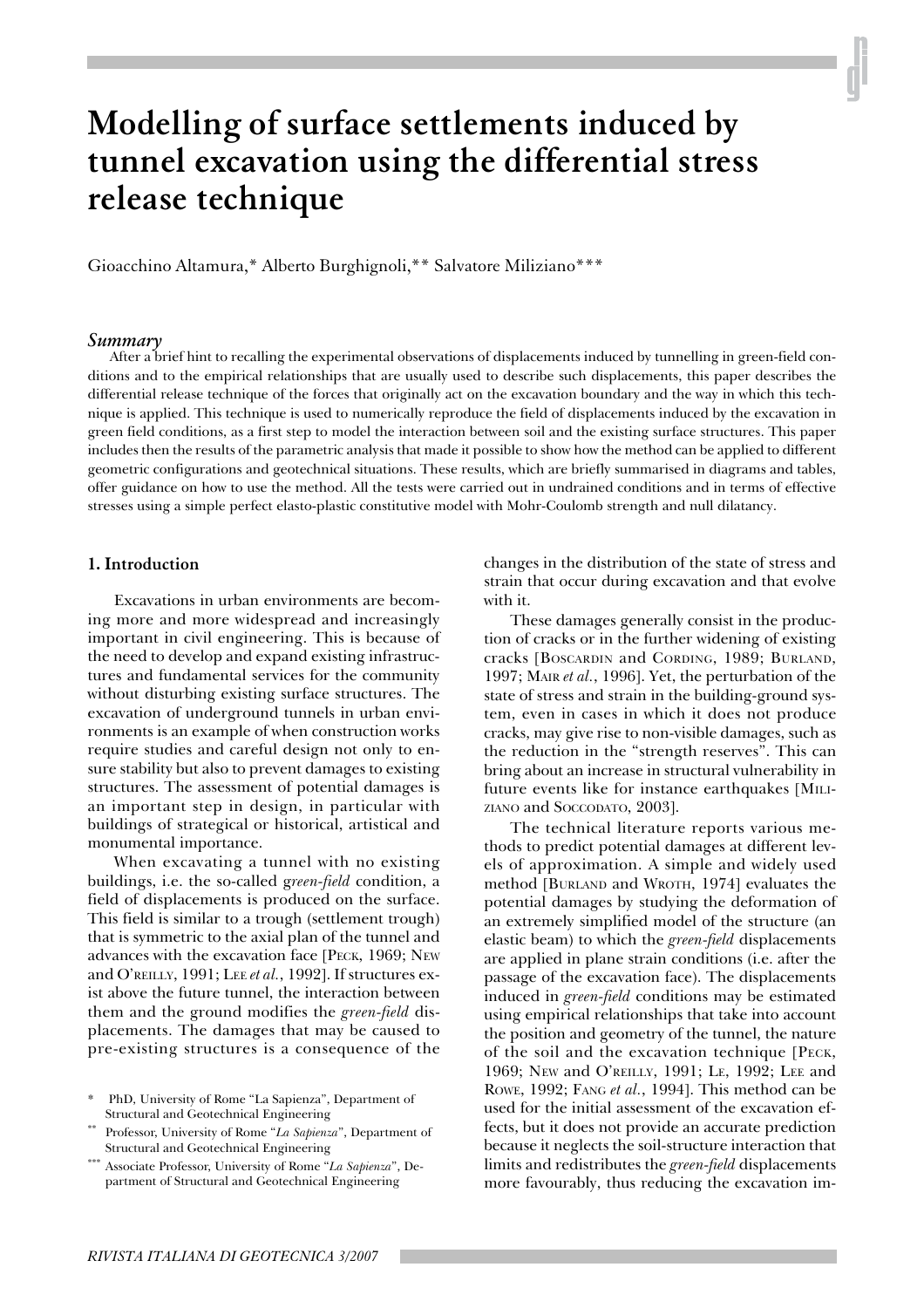pact on the buildings. Therefore this method gives an overestimated prediction of damages. Nonetheless, this method is widely used in design because it is simple and let identify situations in which appreciable damages are not expected.

In all situations where the level of overestimated damages is high, the soil-structure interaction needs to be thoroughly studied by using models that are closer to reality. To this purpose numerical analysis is a valid tool.

When studying the processes occurring during tunnelling, the most appropriate modelling is the three-dimensional one [BURD *et al.*, 2000; MILIZIANO and SOCCODATO, 2003] because the problem is completely three-dimensional. The displacements field is three-dimensional and evolves as the face advances. The pre-existing buildings, with some exceptions, present also three-dimensional load-bearing structures. The modelling adopted in numerical analysis, however, is often two-dimensional because it is easier to set up and not so heavy in computational terms. In plane strain analysis the three-dimensional nature of the problem is not taken into account, thus overlooking the effects brought about on the structures by the advancing excavation face. The focus is therefore on studying the interaction in a section orthogonal to the tunnel axis when the excavation face is far enough from the section being examined. The 2-D approach requires that the structures of the pre-existing works be parallel and/ or orthogonal to the tunnel axis. It also requires the adoption of a plane structure instead of a real 3-D structure with a need to set 2-D/3-D equivalence criteria [MILIZIANO *et al.*, 2002].

Moreover, in choosing to study the interaction by a numerical two-dimensional approach, a problem arises that needs to be solved: how to simulate the excavation process. Literature includes two main sets of techniques, one is based on the application of displacements on the excavation boundary [ROWE and KACK, 1983 a and b; VERRUIJT and BOOKER, 1996; POULOS and LOGANATHAN, 1998; TAMAGNINI *et al.*, 2005] and the other one is based on the reduction of the lithostatic forces that originally act on excavation boundary [STELLEBRASS *et al.*, 1996; NEGRO and DE QUEIROZ, 2000; BURGHIGNOLI *et al.*, 2001]. It is evident that whatever solution chosen to simulate the excavation effects is a numerical "trick" that does not correspond to any physical process taking place during excavation. In addition, the displacements applied at the excavation boundary can cause a simple uniform contraction [VERRUIJT and BOOKER, 1996] or a change in the excavation shape [POULOS and LOGANATHAN, 1998; ROWE and KACK, 1983 a and b ]. Instead, in the case of the method of forces reduction, the reduction can occur proportionately to the initial value [NEGRO and DE QUEIROZ, 2000] and can be the same for each point of the tunnel boundary or not. As this is a numerical artifice, the best way of simulating the excavation is the best way of reproducing the surface settlement profile on a plane orthogonal to the tunnel axis far away from the tunnel face. As a matter of fact, before starting the numerical simulation of soil-surface structures interaction, it is necessary to set up a numerical analysis that ensures a good reproduction of the surface settlement in *green-field* condition. It is worth pointing out that the "trick" would be a different one if, for instance, the objective was the evaluation of the final load acting on the lining.

Before to act on the technique adopted to simulate the excavation process, it is interesting to know how the constitutive model can help to improve the reproduction of the surface settlement in *green-field* condition. Some research paper focalize on the effects of advanced constitutive laws implemented in numerical analysis in order to achieve more realistic results on surface settlements profile linked to the construction of shallow tunnels [ADDENBROOKE *et al.*, 1997; BURGHIGNOLI *et al.*, 2001; GUNN, 1992]. All of these works show that the use of advanced constitutive models, associated with the uniform release technique, do not improve significantly the prevision displacement induced on the surface. In other words, the use of advanced constitutive models capable of simulating the strong non-linearity of the mechanical behaviour of the soils could be a complication that is not very useful in achieving the goal that has been set, which is the 2-D analysis reproduction of the correct surface settlements profile experimentally observed in *green-field* condition. The adopted excavation simulation technique must therefore ensure an acceptable reproduction of the displacement induced on the surface in *green-field* conditions. This is a crucial step that deeply impacts on the accuracy of subsequent study of the interaction with the pre-existing structures.

#### **2. Experimental evidence**

The experimental data reported in the literature show that the settlement curve in *green-field* conditions in the plane orthogonal to the tunnel axis, at some distance from the face, can be represented by a normal Gaussian probability function [PECK, 1969]. The vertical displacements *Sz* as a function of the distance *y* from the axial plane of the tunnel are represented by the following relationship:

$$
S_z = S_{z\max}e^{\frac{y^2}{2 \cdot i_y^2}}
$$
 (1)

This function is characterized by two parameters: the maximum vertical displacement along the tunnel axis, *Szmax*, and the horizontal distance of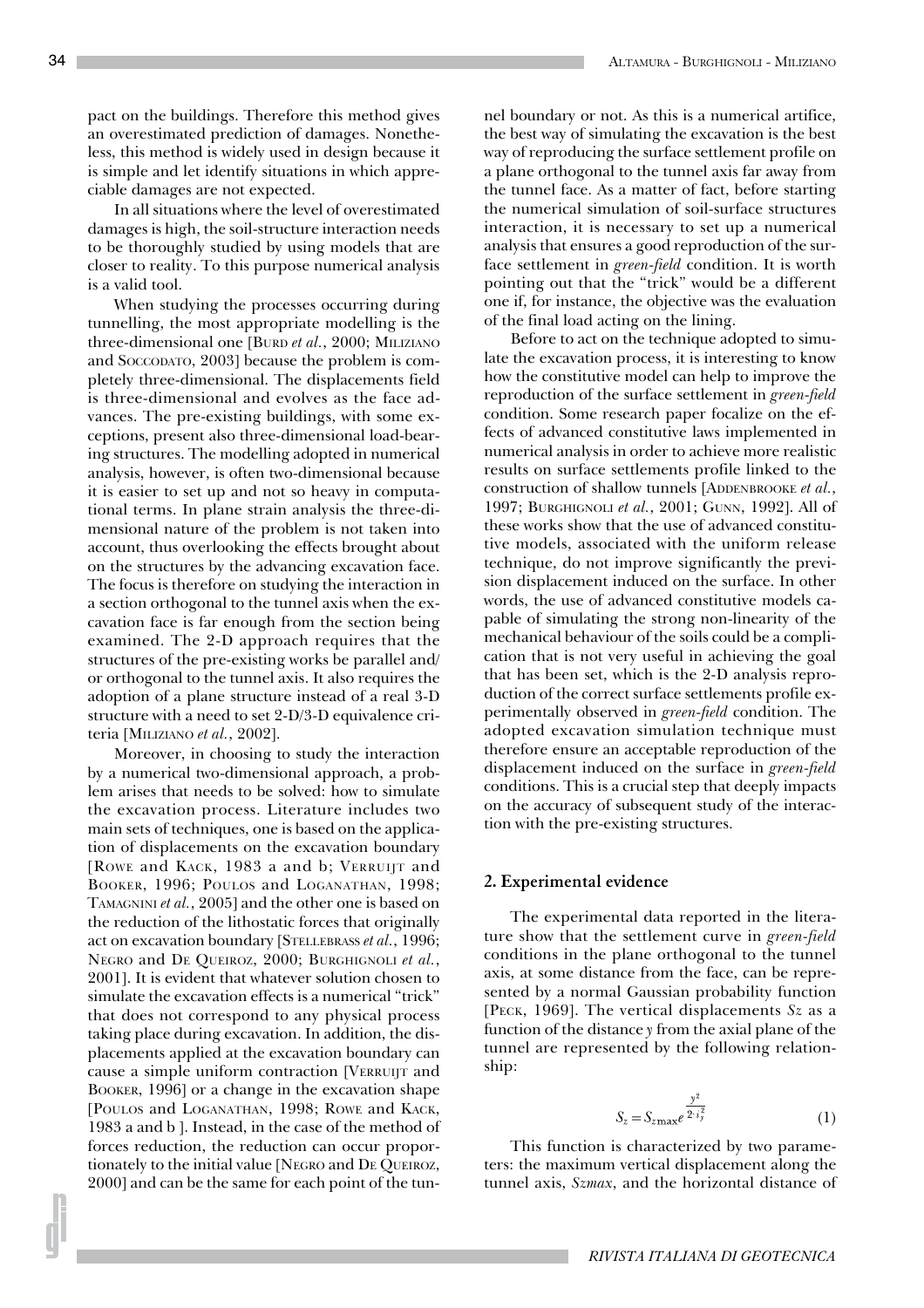the point of inflexion of the curve from the tunnel axis, *iy*. Figure 1 shows a transverse settlement trough normalized with respect to the two parameters that define its shape. Near the tunnel the settlement curve presents an upward concavity (*sagging*), while beyond the point of inflexion the concavity is a downward one (*hogging*).

Many experimental observations have confirmed the validity of the Gaussian relationship irrespective of the nature of the soil, of the excavation technique used and of the drainage conditions [PECK, 1969]. Parameter *iy* depends on the nature of the soil and on the overburden *H*/D [PECK, 1969]. For *H/D*>1 the following correlation can be used [NEW and O'REILLY, 1991]:

$$
i_y = k \cdot Z \tag{2}
$$

where the dependence on the diameter *D* disappears, the value of *k* varies between 0.2 and 0.3 for sands, between 0.4 and 0.5 for stiff clays and between 0.6 and 0.7 for soft clays. Therefore, once the prevalent nature of the soil has been established, the variation range of  $k$  and  $i<sub>v</sub>$  is relatively small.

The maximum settlement *Szmax* depends on geometrical factors, such as diameter and overburden, construction technique and on the mechanical behaviour of the soil, and can be estimated by referencing to literature data in similar conditions or by using correlations that relate it to the volume loss *VL* (ratio between the volume of the soil excavated in excess of the nominal volume and the nominal volume of the tunnel), since this can be directly related to the excavation technique. In undrained conditions, the absence of volume changes means that the volume loss  $V_L$  is equal to the volume of the surface settlement trough  $V_s$ , and the maximum settlement may be calculated through the following relationship:

$$
S_{z\max} \cong \frac{V_S}{2.5 \cdot i_y}, \text{ therefore } S_{z\max} \cong \frac{V_L}{2.5 \cdot i_y} \qquad (3)
$$



Fig. 1 - Normalized settlements profile. *Fig. 1 - Profilo di subsidenza normalizzato.*

As it is very difficult to take measurements, experimental data on the horizontal components of the displacement *Sy* are not so plentiful as the data on vertical displacements. Such components are usually evaluated from the vertical displacement, assuming that the displacement vector is directed towards the centre of the tunnel:

$$
S_y = S_z \frac{y}{Z} \tag{4}
$$

Figure 2 shows the horizontal displacements on the surface along *y* axis obtained from the previous relationship, normalized with respect to the maximum value, *Symax*.

The horizontal displacement profile produces along *y* axis contraction deformations close to the excavation, and extensile deformations beyond the point of inflexion.

Based on soil characteristics and excavation technique, *green-field* settlement and horizontal displacements at ground level can be estimated on a plane orthogonal to the tunnel axis at sufficient distance from the face (plain strain conditions).

#### **3. Differential stress release technique**

Research papers document two main groups of techniques based on plain strain numerical analysis. These techniques can be used to simulate the effects induced on the surface by the excavation of a tunnel. The first group applies the imposition of displacements on the tunnel boundary, while the other reduces the forces acting initially on the tunnel boundary. The differential stress release technique, employed in this paper, belongs to the latter group [BURGHIGNOLI *et al.*, 2001] and consists in the independent release of the vertical  $(F_{v0})$  and horizontal  $(F<sub>h0</sub>)$  components of the force acting initially on the upper  $(F_{v10}, F_{h10})$ , and lower  $(F_{v20}, F_{h20})$  parts of the tunnel boundary. This method implies a reduction



Fig. 2 - Normalized superficial horizontal displacements. *Fig. 2 - Spostamenti orizzontali superficiali normalizzati.*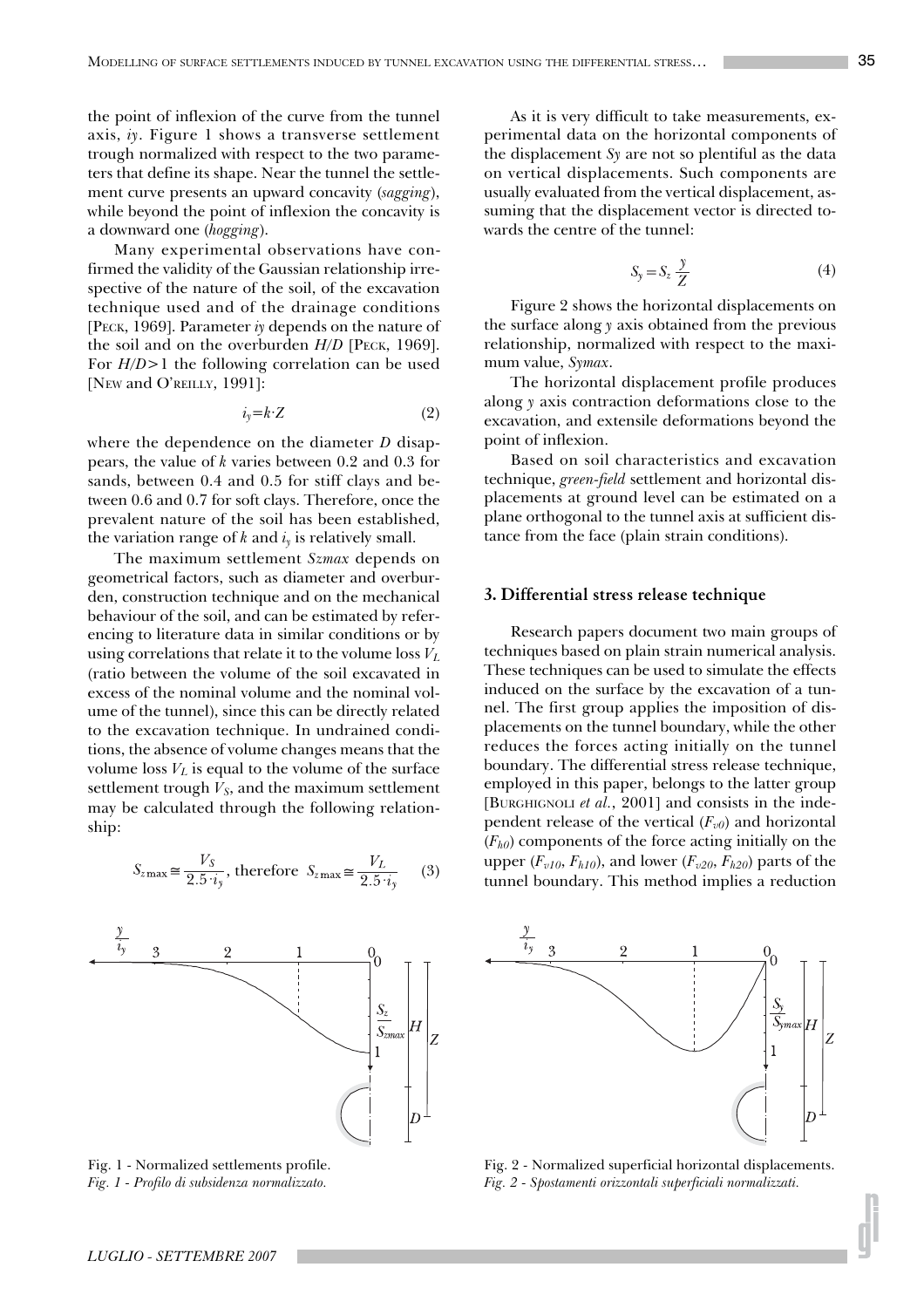

Fig. 3a - Differential reduction of the forces acting on the tunnel boundary.

*Fig. 3a - Riduzione differenziale delle forze agenti sul contorno del cavo.*

of the magnitude and a rotation of the line of action of the forces that originally act on the tunnel boundary (Fig. 3a). The differential stress release method may be viewed as a generalization of the uniform stress release method, where only the magnitude of all the forces is reduced. In the following, the stress release technique is described in detail.

When using this method, initially are calculated the reactions of the translational restraints applied to the mesh nodes on the tunnel boundary. These restraints are generated when the elements of the mesh located inside the tunnel boundary are removed. Then, the restraints are eliminated while the calculated restraint reactions are applied to the corresponding nodes. (These reactions are the forces corresponding to the initial total state of stress). These first two preliminary steps are characterized by a very light computational workload, since the perturbation applied to the system is very small.

The excavation process (third step) is simulated by progressively reducing these forces. By indicating as  $P_{svl}$  the reduction quota for the vertical components acting initially on the upper boundary of the tunnel  $F_{v10}$ , the corresponding values of the forces applied in a generic phase in the analysis are yielded by the following expression:

$$
F_{v1}=(1-p_{sv1})\cdot F_{v10} \tag{5}
$$

The reduction of the other force components is determined by the following expressions:

$$
F_{v1} = (1 - p_{sv1} \cdot K_{v2}) \cdot F_{v20} \tag{6}
$$

$$
F_{h1} = (1 - p_{sv1} \cdot K_{h1}) \cdot F_{h10} \tag{7}
$$

$$
F_{h2} = (1 - p_{sv1} \cdot K_{h2}) \cdot F_{h20} \tag{8}
$$

where the relative rate at which the forces are reduced is controlled by the numerical values assigned to the three coefficients  $K_{v2}$ ,  $K_{h1}$  and  $K_{h2}$ . The product of the generic coefficient  $K$  and  $P_{svl}$  is the reduction quota for the generic force component. For instance  $P_{sh2} = P_{syl} \cdot K_{h2}$  is the reduction quota for the horizontal components of the forces initially acting on the lower half of the tunnel. In the analysis results shown in this paper the following condition was systematically set:  $K_{h1} = K_{h2} = K_h$ ; this is the same as reducing in the same way all the horizontal components of the forces. The excavation advancing is simulated by gradually increasing the  $p_{sv1}$  value (for instance  $p_{svl} = 0.01, 0.02,$  etc.).

In the fourth step, assuming tentatively values for  $K_{v2}$  and  $K_h$ , the settlements obtained numerically are compared to the gaussian curve (used as a reference) calculated for the volume of the subsidence curve obtained numerically, in order to select the numerical values for  $K_{v2}$  and  $K_h$  which provide an acceptable match.

In this paper values of  $K_{\nu 2}$  and  $K_h$  were accepted when both the following conditions were satisfied:

$$
0.9 \le \frac{i_{y, num}}{i_{y, gauss}} \le 1.1,
$$
  

$$
0.9 \le \frac{S_{zmax, num}}{S_{zmax, gauss}} \le 1.1,
$$

where the "*num*" refers to the numerical analysis and the "*gauss*" refers to the prediction obtained by the Gaussian curve. No further adjustments were carried out to improve the resulting horizontal displacements. Otherwise, new values of  $K_{v2}$  and  $K_h$ were selected and the calulation process restart from the third step.

The necessary steps for the application of the differential stress release technique are summarized in the flow chart reported in Figure 3b.

To better select the relative reduction speeds of the individual components of the initial forces, it is useful to know the effect of the reduction of each component on the settlement curve on the surface in terms of vertical and horizontal displacements. To show the effects of the release of the individual components of the initial forces on the numerical results for the surface settlements, an example of specific geometrical and geotechnical conditions $^1$  is presented in Figure 4. The diagrams in Figures 4a), b), and c) show the settlement curves obtained by unloading just the  $F_{v1}$  component, just the  $F_{v2}$  component, and finally just the  $F_{h1} = F_{h2} = F_h$  component respectively. Each diagram shows, like the results from the numerical analysis, the vertical and horizontal displacements as predicted based on the Gaussian distribution for the same volume loss numerically obtained. The results in the figure refer to the same percentage reduction value for the initial forces. This percentage reduction value and the consequential numerical results are not linked to any physical phenomenon, but are just an example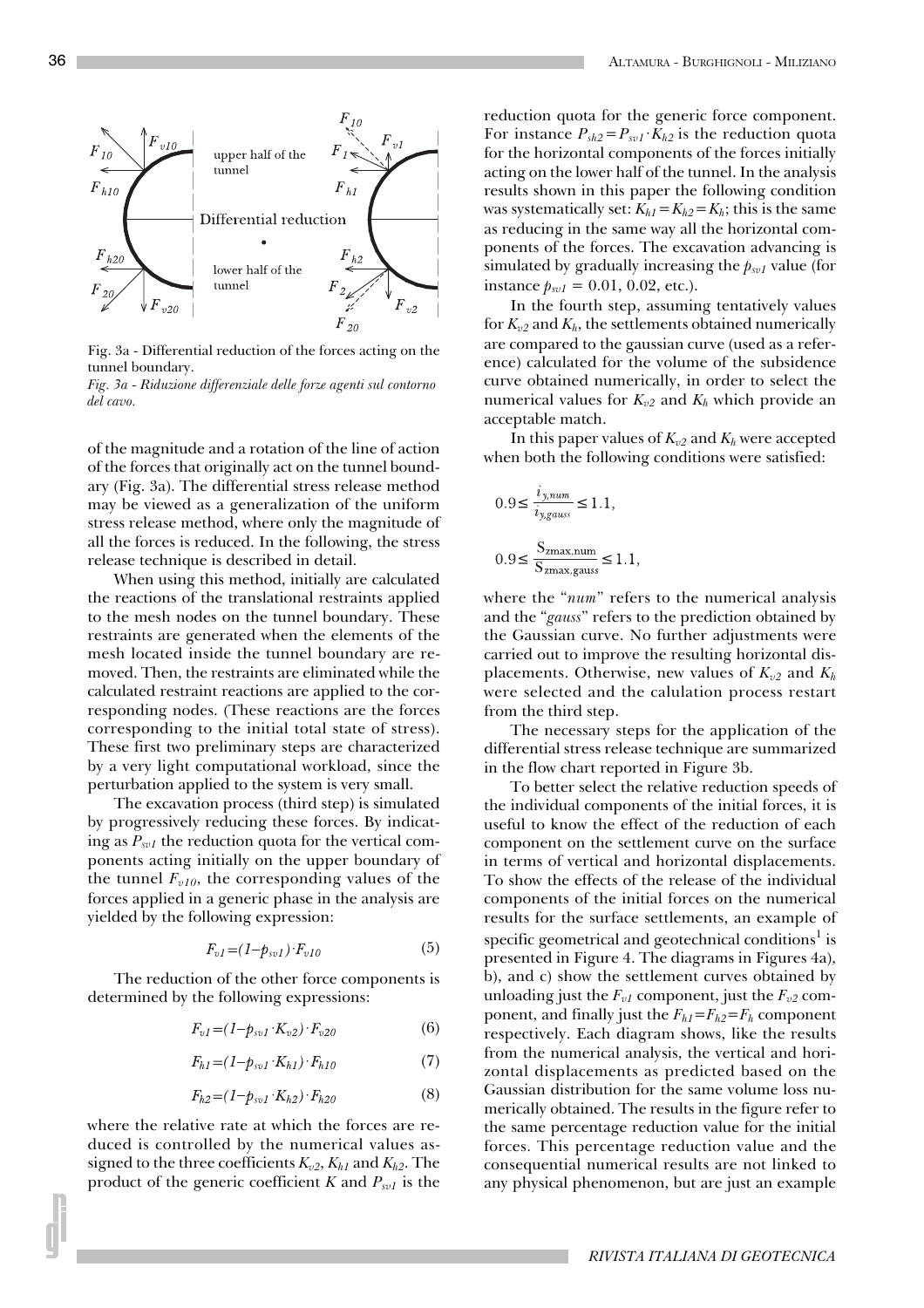

Fig. 3b - Steps for the application of the stress release technique. *Fig. 3b - Passi del processo per l'applicazione del metodo del rilascio differenziale.*

showing the effects of the differential release on surface settlements.

It is interesting to note that the unloading of just the  $F_{v1}$  component contributes greatly to getting curves that are close to the experimental ones (Fig. 4a). In this case the settlement curve shows the distance from the point of inflexion, which approximately coincides with the one anticipated by the normal distribution function. However the maximum settlement value, *Szmax*, is larger, and a strong upheaval develops at some distance from the tunnel. The horizontal displacements obtained numerically are appreciably higher than those anticipated by the experimental expressions, even though the overall trend is similar.

The unloading of just the  $F_{v2}$  component (Fig.4b) produces curves with trends that are opposite to those already seen for the unloading of just the *Fv1* component. Finally, the settlement curve obtained by unloading only the horizontal components  $F_h$  (Fig.4c) is very similar to that obtained for the unloading of  $F_{v2}$ . However, it is characterized by small displacements, and the point of the inflexion of the curve is closer to the axial plane of the tunnel. Instead, the horizontal displacement curve presents peaks that do not match those of the Gaussian curve, and a reversal in sign is displayed.

Therefore, in order to get a good representation of the settlement curve and of the horizontal displacement curves, it is necessary to appropriately adjust the amount of simultaneous release for each of the individual forces  $F_{v1}$ ,  $F_h$ , and  $F_{v2}$ . Obviously, because of plastic deformation, the effects of each perturbation depend on other individual perturbations. For this reason, the problem needs to be tackled by carrying out numerical analyses where the three components vary at the same time, by adjusting the relative speeds with a trial and error procedure type and by comparing the numerical analysis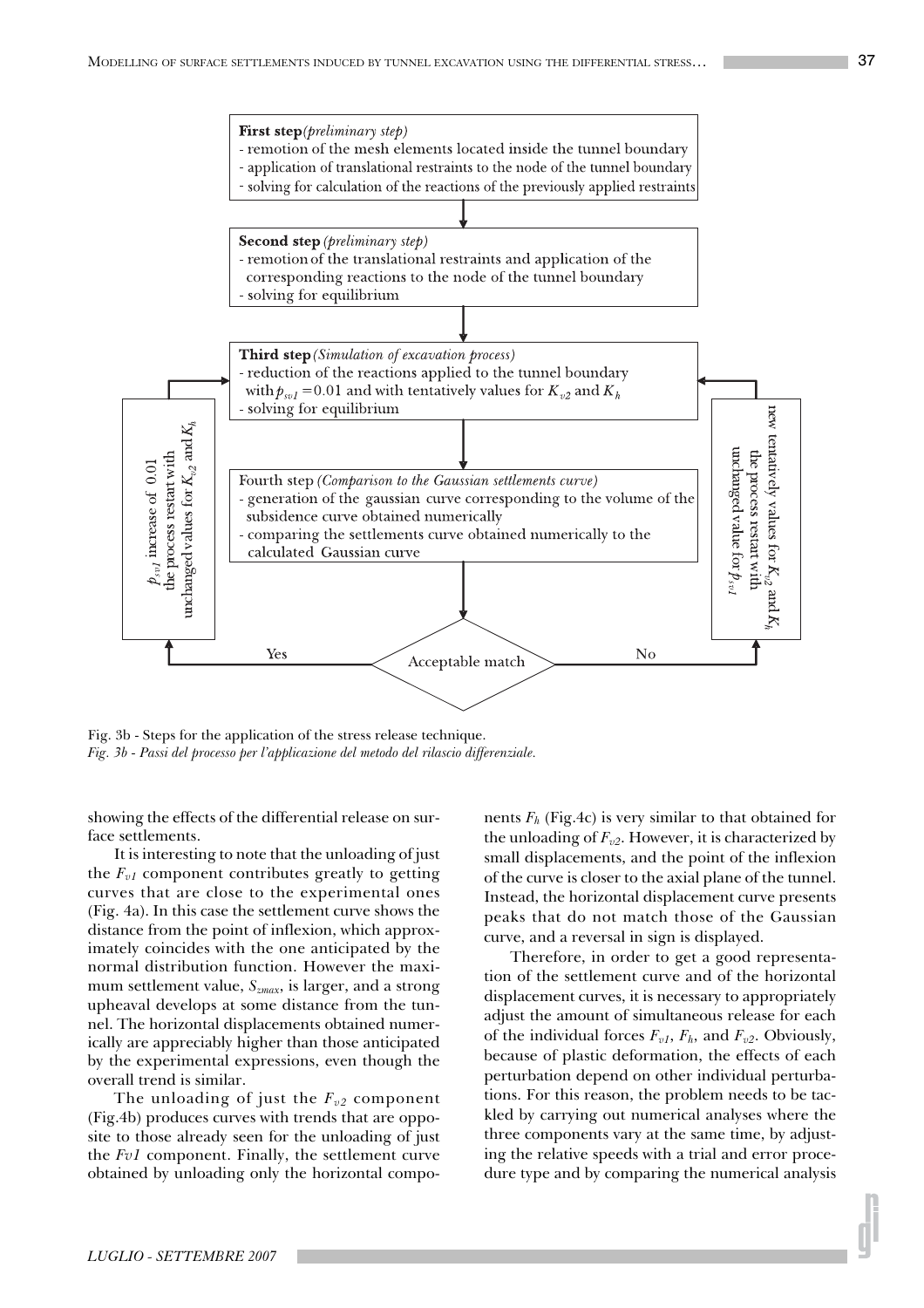

Fig. 4 - Effects of the reduction of the individual components of the force (*H*=12 m, *D*=6 m *S*=42 m and *k0*=0.5). *Fig. 4 - Effetti della riduzione delle singole componenti di forza (H=12 m, D=6 m S=42 m e k0=0.5).*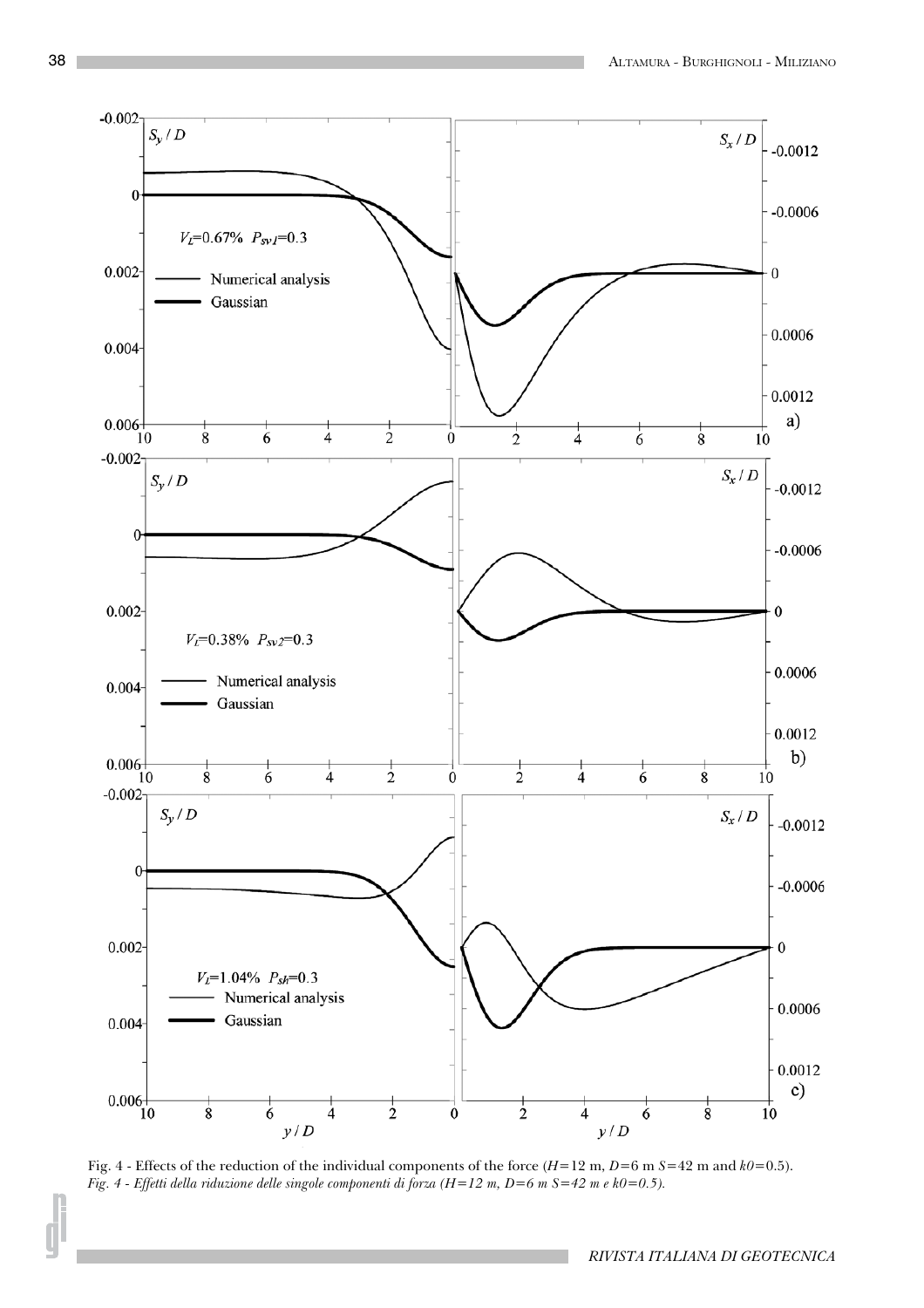

Fig. 5 - Surface displacements obtained using the differential release technique. *Fig. 5 - Andamenti degli spostamenti superficiali ottenuti con la tecnica del rilascio differenziale.*

results to the distribution of the reference displacements that are being sought for.

Figure 5 shows the results obtained by applying the differential release technique, where for the sake of simplicity  $F_{h1} = F_{h2} = F_h$ , again, and the rate of reduction of the vertical components of the forces acting on the lower half of the tunnel  $(K_{v2}$ =constant) is unchanged throughout the unloading process. Also in this case the numerical analysis was carried out using a mesh from those

used for the parametric analyses  $(H=6 \text{ m}, D=6 \text{ m},$ *S*=28 m and  $k_0$ =0.5  $k$ =0.56; the other parameters are reported in the paragraph on numerical analysis). It can be noticed that this technique succeeds in producing, for any value of the unloading amount, *green-field* displacements that are comparable to those derived from the Gaussian distribution.

This substantial coincidence, in the case at hand, comes from the reduction of the vertical forces  $F_{v2}$  in a way that is similar to  $F_{v1}$  ( $K_{v2}$  is a bit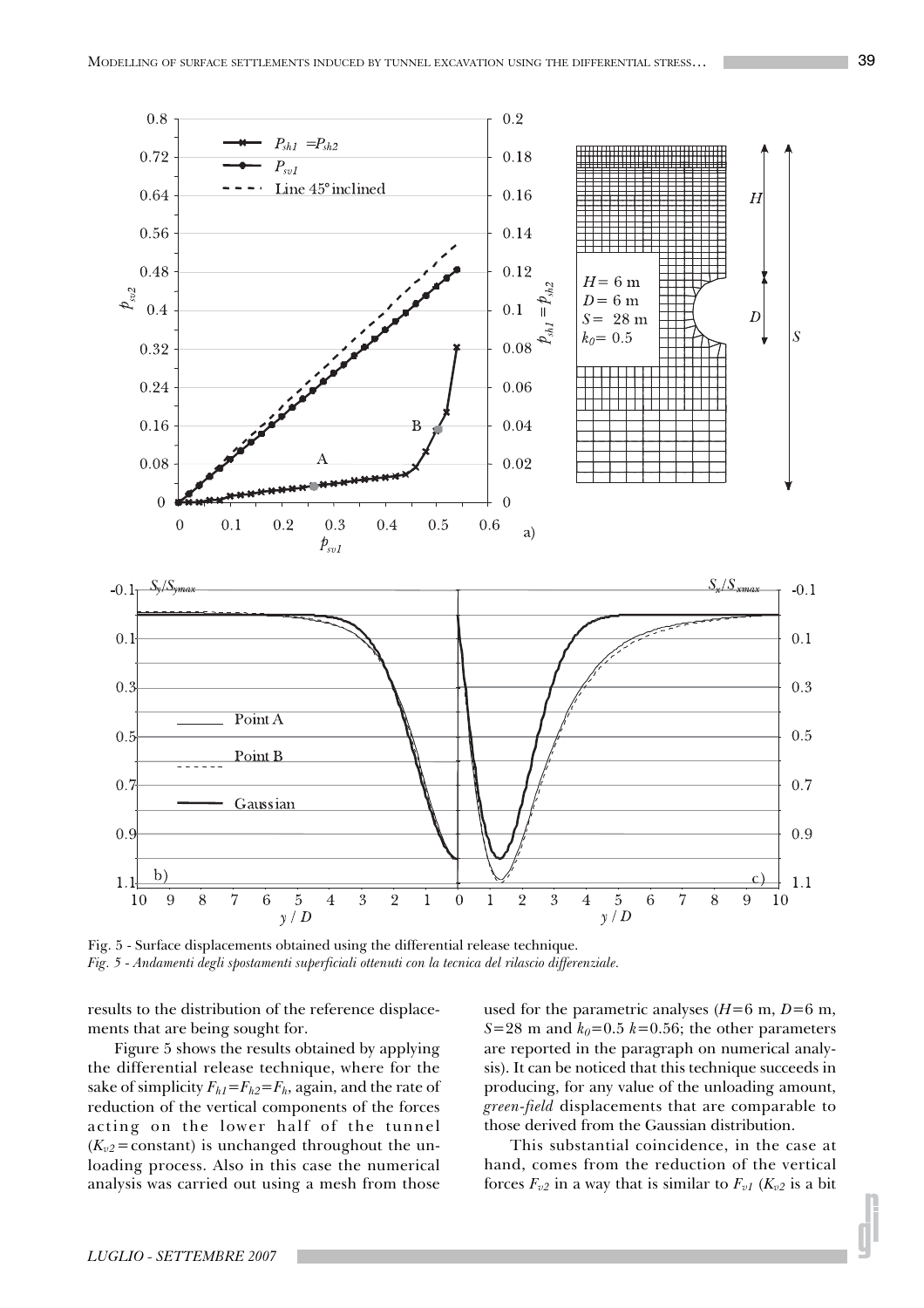lower than 1). As to the horizontal components, the percentage of reduction is instead rather lower than that of the vertical components. In the earlier unloading stages, when the system is still an elastic field, this reduction is very low, then it increases gradually as the amount of plastic deformations and the extent of the plasticised zones increase. In the final step in the analysis,  $p_{sv1}$  equals to 0.54, and  $p_{sh}$ equals to 0.08 (the horizontal components of the forces have been reduced by 8% as compared to the 54% reduction for the vertical components of the upper half of the tunnel).

#### **4. Numerical analysis**

By using discretization meshes appropriately selected in order to ensure sufficiently accurate solutions and acceptable computational workloads (Fig.6), a parametric study was carried out aimed at verifying the applicability of the differential release technique in different geometric and geotechnical conditions. The results are summarised in tables and diagrams, which may be a useful guide for implementing this technique.

The dimensions of the meshes vary according to the multiplication factors of the tunnel diameter. These factors are chosen appropriately. The transverse dimension of the grid is kept constantly equal to ten diameters (as suggested in literature to minimize the effects of the restraints imposed on the mesh side boundaries). The horizontal kinematic restraints are applied at the mesh vertical boundaries, while vertical and horizontal restraints are applied at the grid base. The number of elements used in the analysis depends on the specific geometric configuration being analysed. A typical discretization density is shown in Figure 6. For further details refer to ALTAMURA [2001].

The numerical analysis was carried out using FLAC, a commercial finite difference calculation code [ITASCA, 2002]. Nine geometric configurations different in terms of overburden, *H*, and thickness of deformable soil, *S*, were taken into account. Each of them was studied three times for the three values for the coefficient at rest of earth pressure, *ko*.

Therefore a total of 27 analyses were carried out. The geometry of the problem was defined by introducing two non-dimensional parameters:

$$
r_1 = \frac{H}{D} \text{ and } r_2 = \boxed{\frac{S}{H + \frac{D}{2}}} \tag{9}
$$

They respectively represent the overburden normalised against the tunnel diameter and the thickness of the deformable soil normalised against the tunnel axis depth.

Values of 1, 2, and 3 were adopted for *r1* considering that the tunnels examined in this study are shallow tunnels for which  $r<sub>I</sub>$  values are small. Because the tunnel diameter was set to 6 m, the corresponding values used for *H* were 6, 12, and 18 m.

As far as the deformable soil thickness is concerned, five different values were adopted (18, 28, 42, 70, and 105 m). They match the values for  $r_2$ shown in Table I.

This choice has made it possible to reduce the number of meshes to be analysed and obtain three



Fig. 6 - Typical density of the meshes used and numerical values for the physical and mechanical parameters of the soil. *Fig. 6 - Tipica densità dei reticoli impiegati e valori numerici dei parametri fisici e meccanici del terreno.*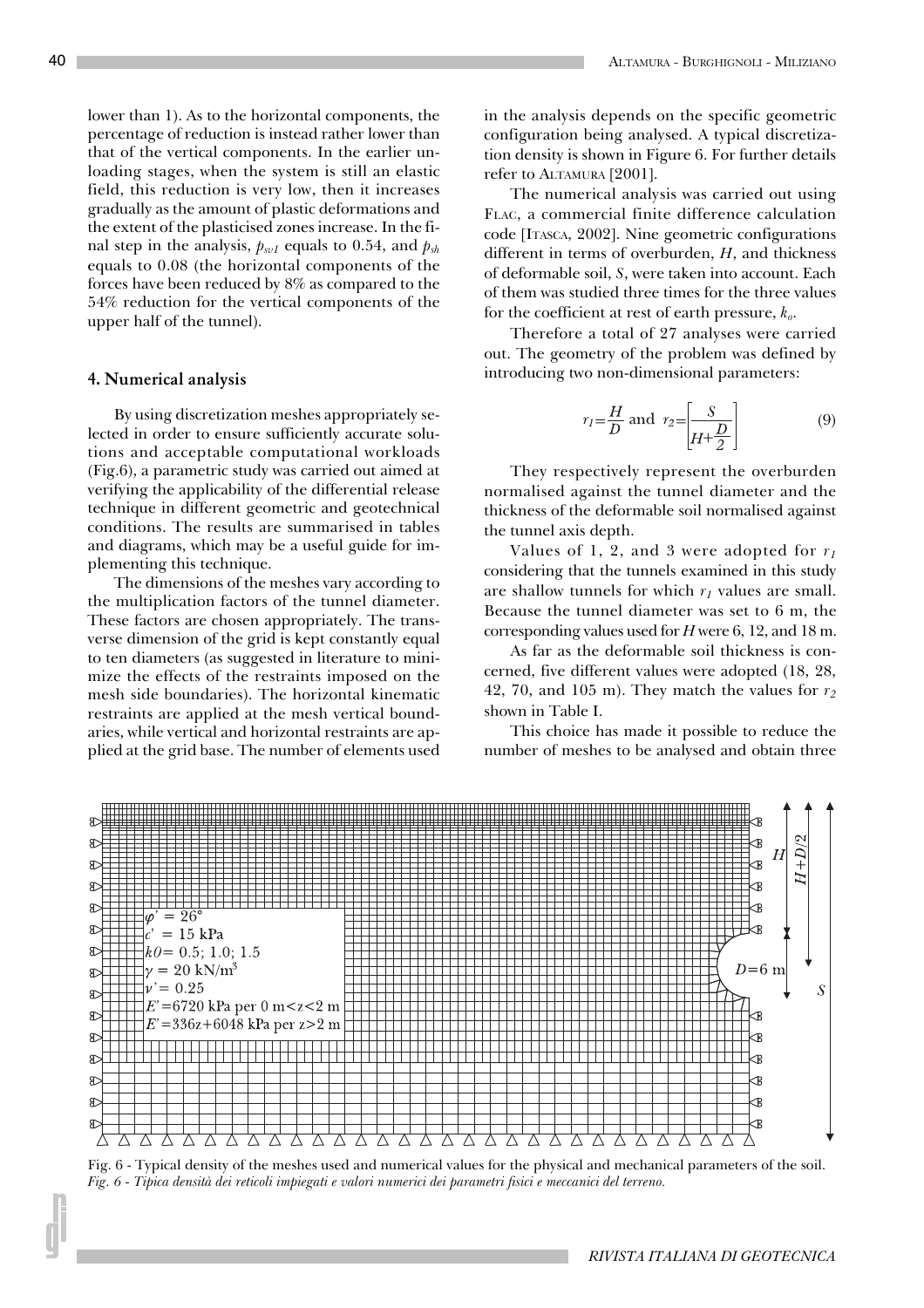Tab. I – Values for the  $r_2$  parameter associated to the geometric configuration.

*Tab. I – Valori del parametro r2 corrispondenti alle configurazioni geometriche studiate.*

|   |                 | $H+D/2$ |      |     |  |  |
|---|-----------------|---------|------|-----|--|--|
|   |                 | 9m      | 15m  | 21m |  |  |
|   | 18 <sub>m</sub> | 2,0     |      |     |  |  |
|   | 28m             | 3,1     | 1,87 |     |  |  |
| S | 42m             | 4,7     | 2,8  | 2,0 |  |  |
|   | 70m             |         | 4,7  | 3,3 |  |  |
|   | 105m            |         |      | 5,0 |  |  |

sets of three values for the  $r_2$  ratio of values close to 2, 3, and 5.

As explained in the introduction, the choice for a simple perfect elasto-plastic constitutive model with a Mohr-Coulomb failure criterion was made for the soil for the sake of simplicity and considering the objectives being pursued, that is the best reproduction of the surface settlement profile on a plane orthogonal to the tunnel axis at a certain distance from the tunnel face, in *green-field* condition, using bi-dimensional numerical analyses. Dilatancy was zero and Young's modulus increased linearly with depth. The initial distribution of the pore pressures is hydrostatic, with a free surface coinciding with the upper boundary of the mesh. All of the analyses were carried out in undrained conditions and in terms of effective stresses. The numerical values for the geotechnical parameters, which are typical of a slightly overconsolidated clay, are shown in Figure 6, and the *k* value used to evaluate the horizontal position of the point of inflection for the Gaussian curve,  $i_y$ , is assumed to be 0.56.

The only geotechnical parameter that has been varied for different analyses is the coefficient at rest of earth pressure  $k_0$ , to which the values of 0.5, 1.0, and 1.5 are alternately attributed. As a matter of fact, previous numerical studies have demonstrated that strength parameters, like the deformability parameters, have no significant influence on the shape of the settlement trough, at least in the early unloading stages and until the plastic deformation becomes significant [ALTAMURA, 2001].

#### **5. Results description and comments**

The results obtained are summarized in Figure 7, where *psv2* and *psh* are shown as a function of  $p_{svl}$ . This enabled us to obtain displacements on the surface that were in agreement with the Gaussian curve used as a reference for variations in the geometry of the problem (*r1* e *r2*) and of *ko*. In particular, each column is characterized by a fixed value for the ratio  $r_1$  and each row by a constant value for the ratio *r2*. Each diagram presents three curves related to the unloading percentage of the horizontal components, corresponding to the three different values assumed for *ko*.

As pointed out earlier in the comments on Figure 5, during the unloading process the reduction in the vertical components at the lower half of the tunnel may occur at constant speed and is only slightly different from that in the components acting on the upper half. As far as the horizontal components are concerned, the beginning of the unloading process is characterized by relatively modest reductions. Then, after a marked bend, the reduction speed of these components varies abruptly. In analysing the development of the strain and stress state, the strong non-linearity of the trends of *psh*, has been matched to the shift from mainly elastic global behaviours to the marked development of plastic deformations.

Please note that, in some cases, after an initial reduction, it is necessary to increase again the horizontal components of the forces. This circumstance, which does not carry any physical meaning, emphasizes what was previously said about the empirical nature of the method. In all the cases, however, the increase in the horizontal components, when added vectorially to the reductions of the other components, continue to produce reductions in the module of the resulting force applied to the tunnel boundary.

By making the trends of *psh* linear (Fig.7), the results obtained can be summarized by the values of *Kh* before and after the *sharp bend (K<sub>h</sub>* and  $K_h$ <sup>'</sup>, respectively), by the value of *psv1* where the *sharp bend*  $(p_{sv1}^*)$  is positioned, and by the coefficient  $K_{v2}$ . The results are summarized in Table II and in Figure 8.

Having set the geometry of the problem, which is synthetically expressed by the numerical values for the parameters  $r_1$  and  $r_2$ , and knowing the value of *k0*, the results reported in Figure 8 allow us to estimate the curves that interpolate the values for the 4 parameters  $(K_{v2}, K_h, K_h^{\prime\prime} \text{ e } \rho_{svI} \text{*})$  defining the specific modality of reduction for the forces necessary to obtain numerical *green-field* results that are close to a Gaussian distribution. Alternatively, the results in numerical form (Tab. II) can be used resorting to interpolation for the situations that are not directly investigated.

The parameter  $K_{v2}$  does not vary greatly. It takes on values between 0.8 and 1.05. Once the geo-metry is set, this parameter is independent from the value of *k0*. Moreover, the dependence of  $K_{\nu2}$  on  $r_2$  decreases as  $r_1$  increases. Viceversa, as  $r_2$ increases, its dependence on  $r_1$  tends to disappear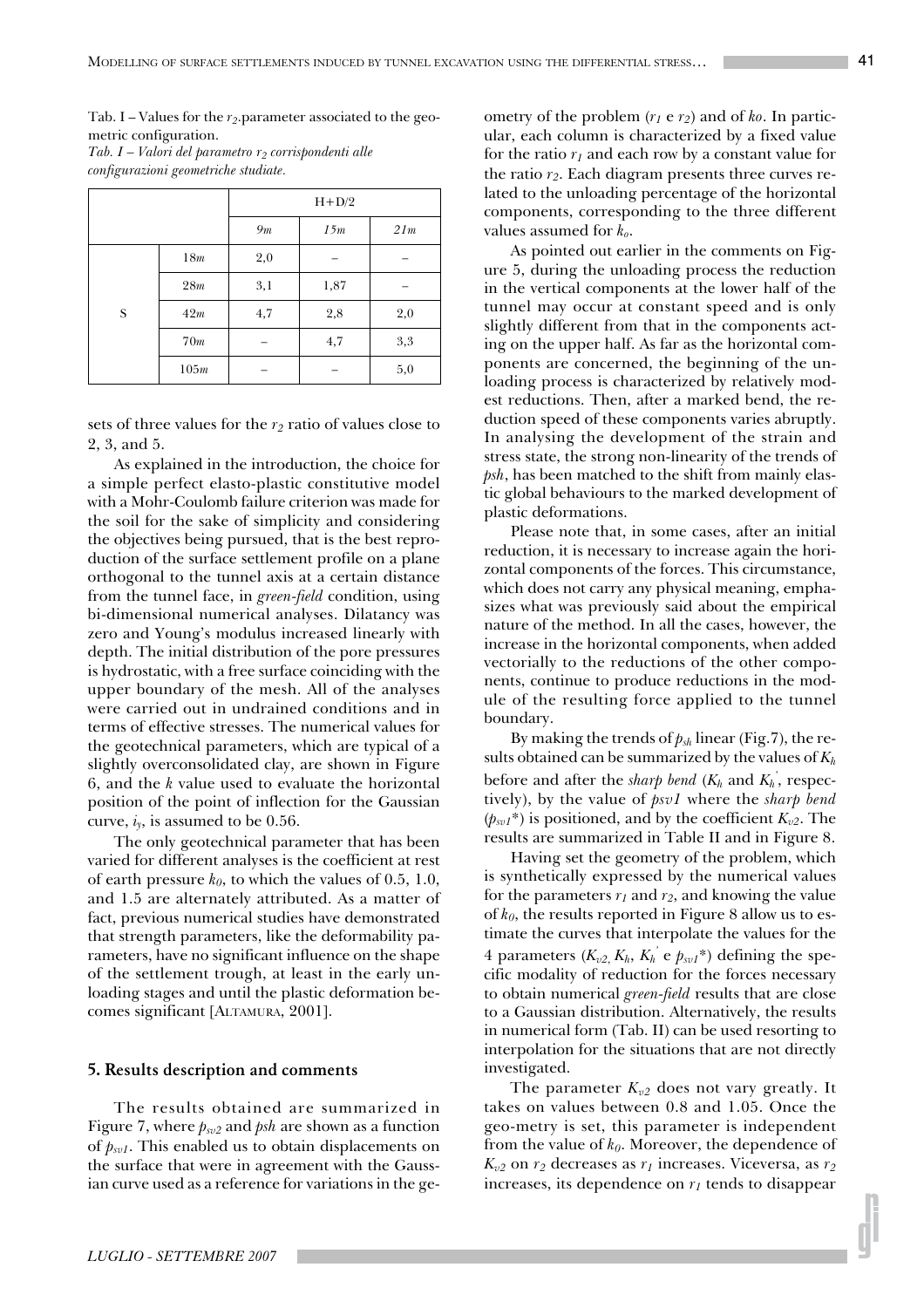

Fig. 7 – Results of the analyses. *Fig.7 - Risultati delle analisi.*

*RIVISTA ITALIANA DI GEOTECNICA*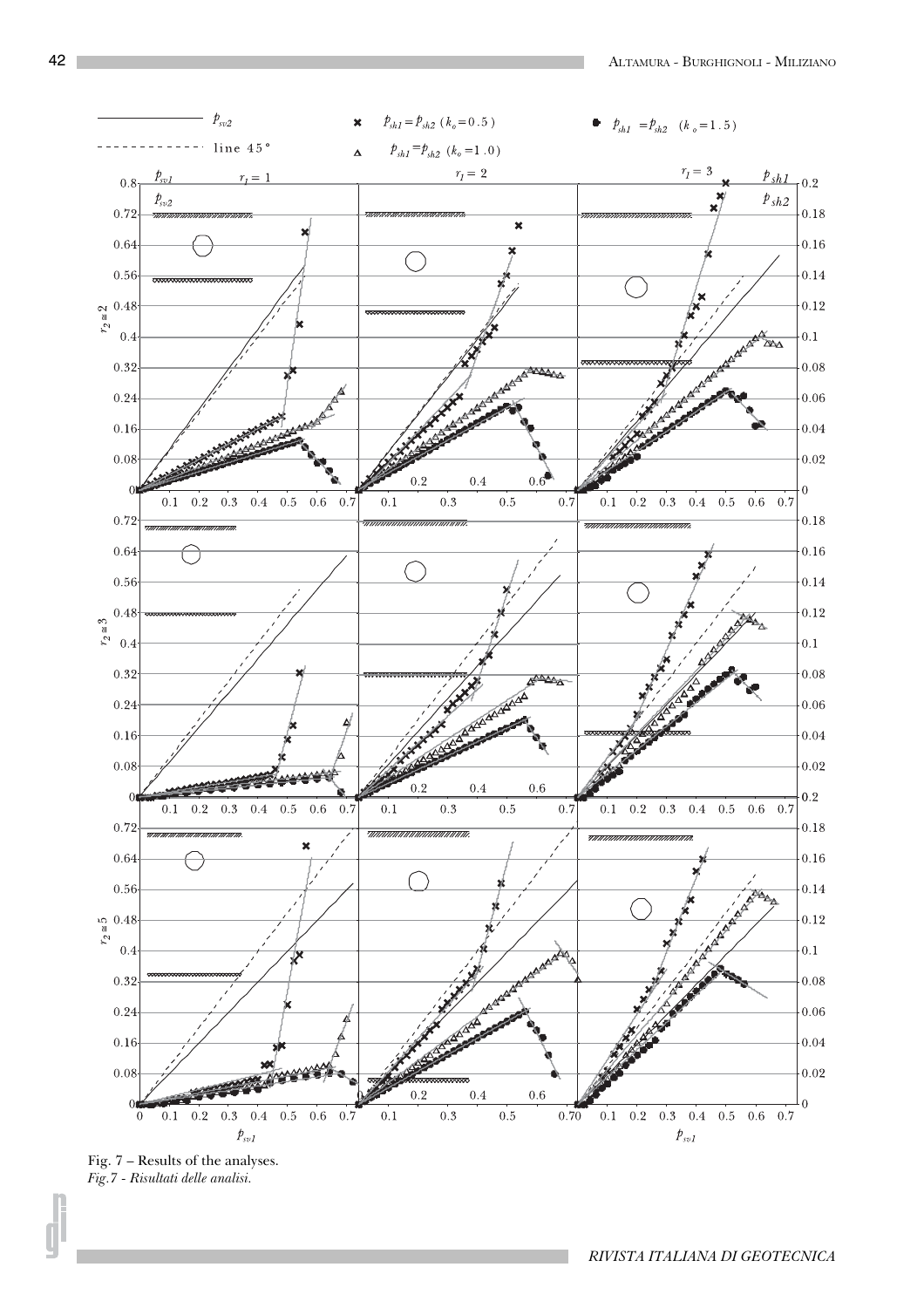

Fig.8 - Summary representation of results. *Fig.8 - Rappresentazione di sintesi dei risultati ottenuti.*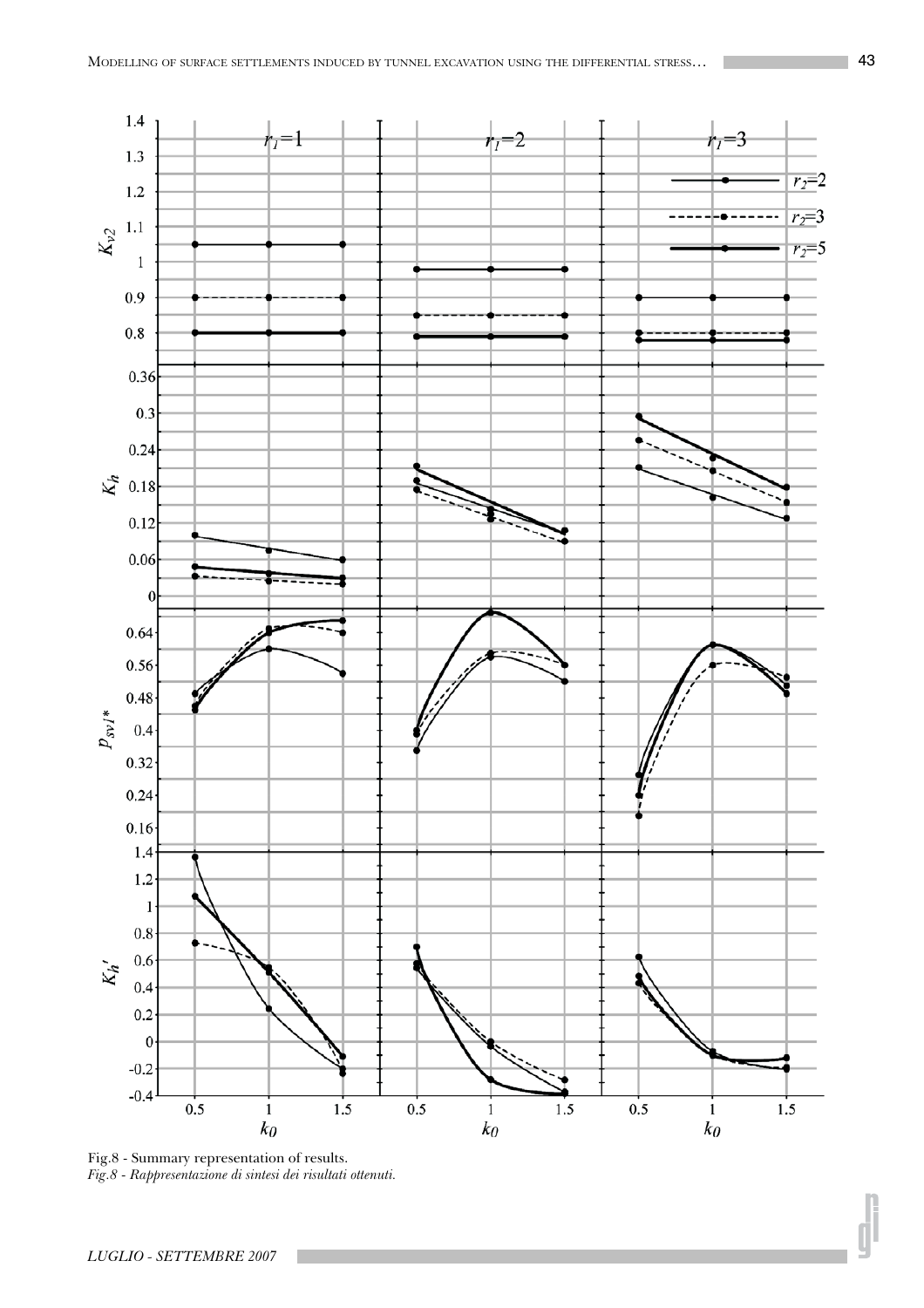|                  | $r_2 \rightarrow$ | $\approx 2$ |       |             |          | $\approx 3$ |       |             |          | $\approx 5$ |       |             |          |
|------------------|-------------------|-------------|-------|-------------|----------|-------------|-------|-------------|----------|-------------|-------|-------------|----------|
| $r_1 \downarrow$ | $k_0$             | $K_{v2}$    | $K_h$ | $p_{svI^*}$ | $K_h$    | $K_{v2}$    | $K_h$ | $p_{svI^*}$ | $K_h$    | $K_{v2}$    | $K_h$ | $p_{svI^*}$ | $K_h$    |
|                  | 0.5               | 1.05        | 0.1   | 0.49        | 1.365    | 0.9         | 0.033 | 0.46        | 0.728    | 0.8         | 0.048 | 0.45        | 1.073    |
| 1                | 1                 | 1.05        | 0.075 | 0.6         | 0.245    | 0.9         | 0.025 | 0.65        | 0.549    | 0.8         | 0.037 | 0.64        | 0.512    |
|                  | 1.5               | 1.05        | 0.06  | 0.54        | $-0.2$   | 0.9         | 0.02  | 0.64        | $-0.235$ | 0.8         | 0.03  | 0.67        | $-0.108$ |
|                  | 0.5               | 0.98        | 0.19  | 0.35        | 0.544    | 0.85        | 0.175 | 0.39        | 0.577    | 0.79        | 0.214 | 0.4         | 0.7      |
| $\overline{2}$   | 1                 | 0.98        | 0.135 | 0.58        | $-0.035$ | 0.85        | 0.126 | 0.59        | $\theta$ | 0.79        | 0.143 | 0.69        | $-0.28$  |
|                  | 1.5               | 0.98        | 0.108 | 0.52        | $-0.369$ | 0.85        | 0.09  | 0.56        | $-0.282$ | 0.79        | 0.108 | 0.56        | $-0.384$ |
|                  | 0.5               | 0.9         | 0.211 | 0.29        | 0.627    | 0.8         | 0.256 | 0.19        | 0.433    | 0.78        | 0.295 | 0.24        | 0.485    |
| 3                | 1                 | 0.9         | 0.162 | 0.61        | $-0.071$ | 0.8         | 0.206 | 0.56        | $-0.1$   | 0.78        | 0.226 | 0.61        | $-0.1$   |
|                  | 1.5               | 0.9         | 0.28  | 0.51        | $-0.201$ | 0.8         | 0.154 | 0.53        | $-0.19$  | 0.78        | 0.179 | 0.49        | $-0.119$ |

|  |  | Tab. II - Summary of results.                        |  |  |
|--|--|------------------------------------------------------|--|--|
|  |  | Tab. II - Quadro riassuntivo dei risultati ottenuti. |  |  |

(Fig. 9). In other terms, as the tunnel depth increases, the influence of the deformable soil thickness tends to decrease. Moreover, if the latter assumes high values, the parameter  $K_{v2}$  tends to assume a constant value of about 0.8. The values of  $K_{v2}$  greater than one that are obtained for shallow tunnels and for small deformable soil thickness are necessary to offset the marked settlement along the axis and the upheaval at a distance from the



Fig. 9 - Parameter  $K_{v2}$  as a function of  $r_1$  e  $r_2$ . *Fig. 9 - Andamento del parametro Kv2 in funzione di r1 e r2.*

axis of simmetry that result from the unloading of the vertical components of just the upper half of the tunnel (Fig. 4).

Parameter  $K_h$  assumes values between 0.05 and 0.30, and it is always appreciably less than one. *Kh* takes on higher values as the tunnel depth increases.

The transition from mainly elastic conditions to conditions characterized by a major development of plastic deformations, as mentioned above, is identified by parameter  $p_{svI}$ <sup>\*</sup>. It can be noticed that the amount of the unloading that supports the system in plastic conditions is higher for the initial isotropic states of stress  $(k_o=1)$ , as a consequence of the initially large distance between the initial state of stress and the strength criterion.

The parameter  $K_h$ <sup>2</sup> decreases rapidly as  $k_0$  increases, and it takes on very high values similar to those of  $K_{v2}$  when the coefficient at rest of earth pressure is 0.5. For values of *k0* greater than or equal to 1, *Kh'* may take on negative values.

## **6. Conclusions**

When assessing the damages caused by the excavation of shallow tunnels on pre-existing buildings, it is often necessary to thoroughly study the soil-structure interaction. For this purpose we need numerical models capable of reproducing the field of surface displacements induced in *green-field* condition. Three-dimensional models are the best when it comes to studying the processes that occur during tunnel excavation because the field of dis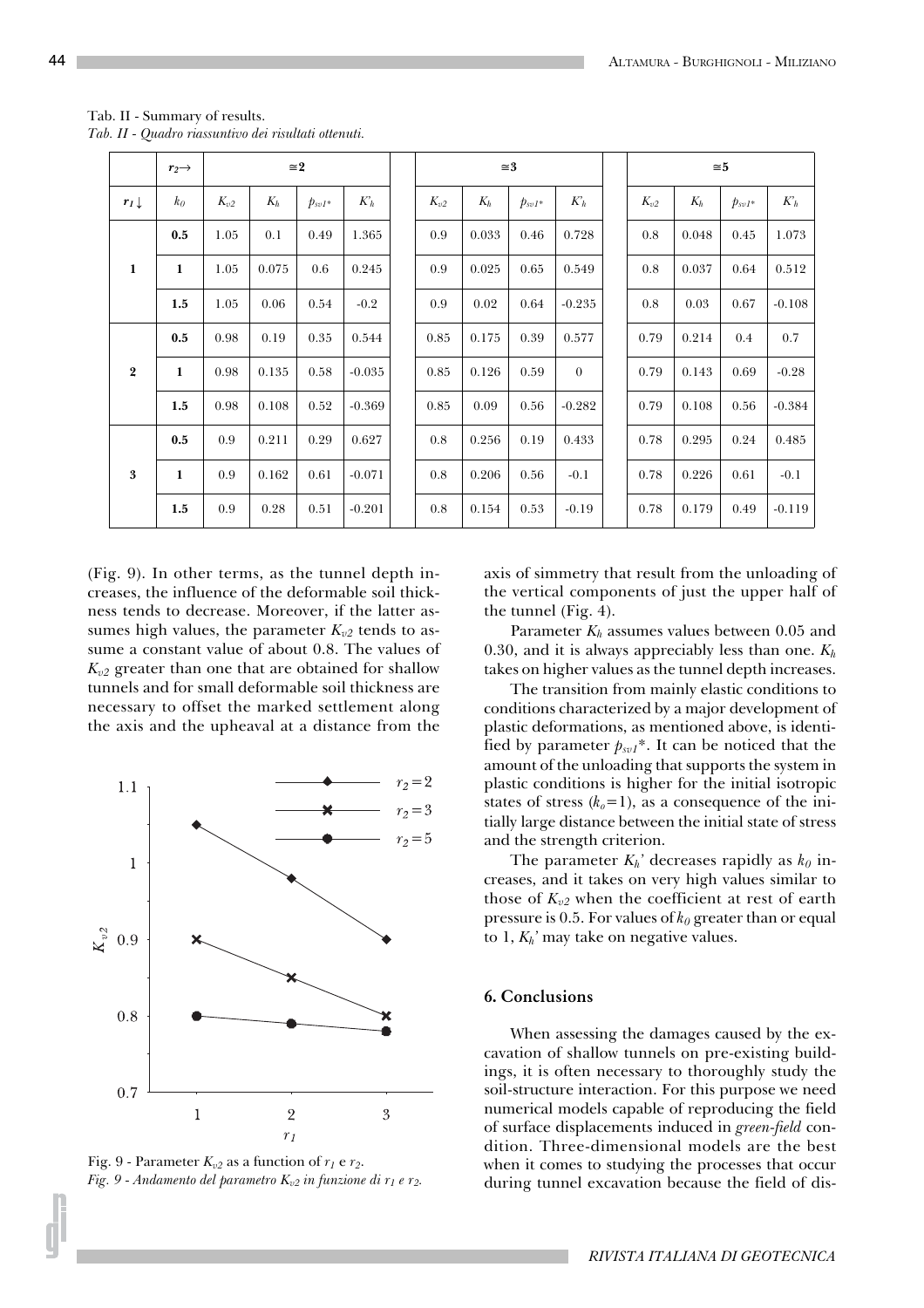placements, which evolves as the face advances, has markedly 3-D characteristics, just like the bearing structures of the pre-existing buildings. Yet, the models used in designing are often two-dimensional because they are simpler to set up and less burdensome in computational terms. In plane strain analysis, the three-dimensional nature of the problem is of course ignored, so the effects of the advancing excavation face on buildings are overlooked. The focus is on studying the interaction in a section orthogonal to the tunnel axis when the excavation face has moved far ahead. Moreover, it is necessary to identify excavation simulation methods that will reproduce the *green-field* displacements in accordance with experimental evidence.

This paper has provided a detailed description of the differential stress release technique, which is able to easily simulate the field of displacements induced at ground level by the construction of a tunnel. This is made possible thanks to the indipendent reduction of the vertical and horizontal components of the forces acting at the tunnel boundary before the excavation takes place. This paper has also presented the results of the parametric numerical analyses which were used to demonstrate the applicability of the method to various geometric configurations and different value of coefficient at rest of earth pressure *k0*.

The results obtained, which are summarized concisely in diagrams and tables, provide guidance to the use of the method in bedding and mechanical conditions that are different from those considered in the parametric study that was carried out.

The technique of excavation simulation hereby presented ensures the reproduction of surface displacements in accordance with the experimental data in *green-field* conditions in 2-D numerical analyses in a better way than other methods, such as the uniform release technique. This is a very important and preliminary step to improve the accuracy of the numerical study of soil and pre-existing structures interaction due to tunnelling.

# **Notes**

<sup>1</sup> The analysis was carried out by modelling the soil as an elastoplastic continuum and by using one of the discretization meshes taken into account in the parametric analysis (Cfr. §. Numerical Analyses), which is characterized by H=12 m; D=6 m and by the thickness of the mesh, S, of 42 m (where S is the thickness of deformable soil). The value for  $k_0$  is assumed to be 0.5; the value 0.56 is adopted for the parameter *k*, which is typical of a slightly overconsolidated clay. The numerical values of the other physical and mechanical parameters used are reported in the paragraph on numerical analyses.

## **References**

- ADDENBROOKE T.I., POTTS D.M., PUZRIN A.M. (1997) *The influence of pre-failure soil stiffness on the numerical analysis of tunnel construction.* Géotechnique, 47, n. 2, pp. 693-712.
- ALTAMURA G. (2001) *Modellazione del campo di spostamenti prodotto dallo scavo di gallerie finalizzata alla valutazione del danno indotto sugli edifici preesistenti.* Tesi di laurea in meccanica delle terre, Università di Roma "La Sapienza", Facoltà di Ingegneria.
- BOSCARDIN D.M., CORDING E.J. (1989) *Building response to excavation induced settlement*. ASCE Journal of Geotechnical Engineering, 115, pp. 1-21.
- BURD H.J., HOULSBY G.T., AUGARDE C.E., LIU G. (2000) - *Modelling the effects on masonry buildings of tunnelling-induced settlement.* ICE Proceedings Geotechnical Engineering, 143, n. 1, pp. 17-29.
- BURGHIGNOLI A., MILIZIANO S., SOCCODATO F.M. (2001) - *Prediction of ground settlements due to tunnelling in clayey soils using advanced constitutive soil model: a numerical study*. Int Symp. on Modern Tunneling Science and Technology, Kyoto, vol. I, pp. 115-120.
- BURGHIGNOLI A., MAGLIOCCHETTI A., MILIZIANO S., SOCCODATO F.M. (2001) - *A simple technique to improve the prediction of surface displacement profiles due to shallow tunnel construction*. Int Symp. on Modern Tunneling Science and Technology, Kyoto, vol. I, pp. 105-110.
- BURLAND J.B. (1997) *Assesment of risk of damage to buildings due to tunnelling and excavations.* Proc. 1st Int. Conf. On Earthquake Geothecnical Engineering, Tokyo, Balkema, 3, pp. 1189-1201.
- BURLAND J.B., Wroth C.P. (1974) *Settlement of buildings and associated damage.* Conference on Settlement of Structures, Cambridge, Pentech Press, pp. 611-654.
- FANG Y.S., LIN J.S., SU C.S. (1994) *An estimation of ground settlement due to shield tunnelling by the Peck-Fujita method* - Canadian Geotechnical Journal, n. 31, 1994, pp.431-441.
- GUNN M.J. (1992) *The prediction of surface settlement profiles due to tunnelling.* Predictive Soil Mechanics, Oxford, pp. 304-313.
- ITASCA (2002) – *FLAC 4.0 User's Manual.* Itasca Counsulting Group, Inc. Minneapolis, Minnesota, USA.
- LEE K.M., ROWE R.K., LO K.Y. (1992) *Settlement owing to tunnelling. I. Estimating the gap parameter*. Canadian Geotechnical Journal, 22, pp. 929-940.
- LEE K.M., ROWE R.K. (1992) *Settlement owing to tunnelling. II. Estimating the gap parameter*. Canadian Geotechnical Journal, 22, pp. 940-953.
- MAIR R.J., TAYLOR R.N., BURLAND J.B. (1996) *Prediction of ground movements and assessment of risk of building damage due to bored tunnel.* Geotechnical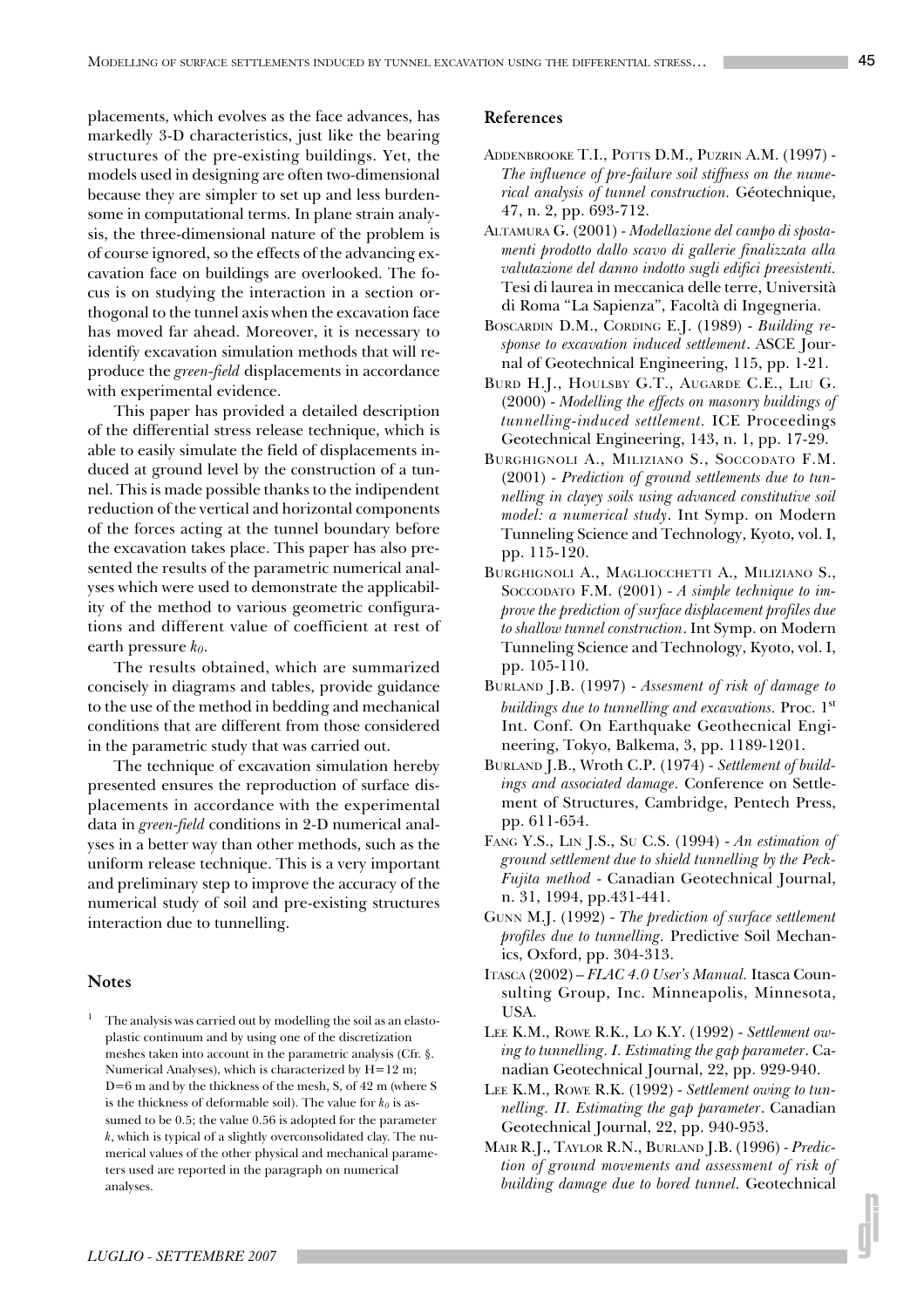Aspects of Underground in Soft Ground, London, Balkema, pp. 713-718.

- MILIZIANO S., SOCCODATO F.M., BURGHIGNOLI A. (2002) - *Evaluation of damage in masonry buildings due to tunnelling in cleyey soils*. Int. Symp, Geotechnical Aspect of Underground in Soft Ground, Toulouse, pp. 335-340.
- MILIZIANO S., SOCCODATO F.M. (2003) *Modellazione 2D e 3D di gallerie in ambiente urbano: valutazione del danno indotto sugli edifici in muratura*. XXI Convegno Nazionale di Geotecnica, Opere geotecniche in ambiente urbano, L'Aquila, Settembre 2003.
- NEGRO A., DE QUEIROZ P.I.B. (2000) *Prediction and performance: a review of a numerical analyses for tunnels.* Geotechnical Aspects of Underground in Soft Ground, Tokyo.
- NEW B.M., O'REILLY M.P. (1991) *Tunnelling induced ground movements: predicting their magnitude and effects.* Ground Movements and Structures, Cardiff, J.D.Jeddes, 4, pp. 671-691.
- PECK R.B. (1969) *Deep excavations and tunnelling in* soft ground. Proc. of 7<sup>th</sup> Int. Conf. Soil Mech., Mexico, State of the Art 3, pp. 225-290.
- POULOS H.G., LOGANATHAN N. (1998) *Analytical prediction for tunnelling induced ground movements in clays.* Journal of Geotechnical and Geonvironmental Engineering, 124, 9, pp. 846-856.
- ROWE R.K., KACK G.J. (1983 a) *A method of estimating surface settlement above tunnels constructed in soft ground*. Canadian Geotechnical Journal, 20, 1, pp. 11-22.
- ROWE R.K., KACK G.J. (1983 b) *A theoretical examination of the settlements induced by tunnelling: four case histories*. Canadian Geotechnical Journal, 20, 1, pp. 299-314.
- STALLEBRASS S.E., GRANT R.J., TAYLOR R.N. (1996) *A finite element study of ground movements measured in centrifuge model tests of tunnels*. Geotechnical Aspects of Underground in Soft Ground, London, Balkema, pp. 595-600.
- TAMAGNINI C., MIRIANO C., SELLARI E., CIPOLLONE N. (2005) - *Two-dimensional FE analysis of ground movements induced by shield tunnelling: the role of tunnel ovalization*. Rivista Italiana di Geotecnica RIG, n. 1/05, pp. 11-33.
- VERRUIJT A., BOOKER J.R. (1996) *Surface settlements due to deformation of a tunnel in an elastic half plane*. Géotechnique, 46, n. 4, pp. 753-756.

#### **Notations**

- $\varphi'$  friction angle
- *c*' effective cohesion
- *D* diameter of the tunnel
- *Fh0* initial horizontal constraint reaction
- *Fh10* initial horizontal constraint reaction of the upper half of the tunnel
- *Fh20* initial horizontal constraint reaction of the lower half of the tunnel
- *Fv0* initial vertical constraint reaction
- $F_{v10}$  initial vertical constraint reaction of the upper half of the tunnel
- $F_{\nu20}$  initial vertical constraint reaction of the lower half of the tunnel
- *H* thickness of the overburden
- $i_y$  horizontal distance from the tunnel axis of the point of inflexion of the settlement trough
- *k* parameter for the trough breadth
- *k0* coefficient of earth pressure at rest
- $K_h$  reduction speed in the horizontal component of the forces applied to the boundary of the excavation, for values lower than psv1\*
- *Kh'* reduction speed in the horizontal component of the forces applied to the boundary of the excavation, once the value of  $p_{sv1}$ <sup>\*</sup> is exceeded
- $K_{h1}$  reduction speed in the horizontal component of the forces applied to the upper boundary of the excavation
- $K_h$ <sup>2</sup> reduction speed in the horizontal component of the forces applied to the boundary of the lower half of the tunnel
- $K_{v1}$  reduction speed of the vertical components of the forces applied to the boundary of the lower half of the tunnel
- $p_{sh}$  the quota of reduction for the horizontal components of the forces acting initially on the boundary of tunnel
- $p_{sv1}$  the quota of reduction for the vertical components of the forces acting initially on the upper boundary of tunnel
- $p_{svl*}$  the critical quota of reduction for the vertical components of the forces acting initially on the upper boundary of the tunnel  $r_1$  overburden normalized against the tunnel diameter
- *r2* thickness of the deformable soil normalised against the depth of the tunnel axis
- *S* thickness of the deformable soil where the tunnel is excavated
- *Sy* horizontal displacement
- *Sz* vertical displacement (settlement)
- *Szmax* maximum vertical displacement
- *Symax* maximum horizontal displacement
- *VL* volume lost
- $V_S$  volume of the settlement trough
- *y* transverse direction to the tunnel axis
- *Z* depth of the tunnel axis